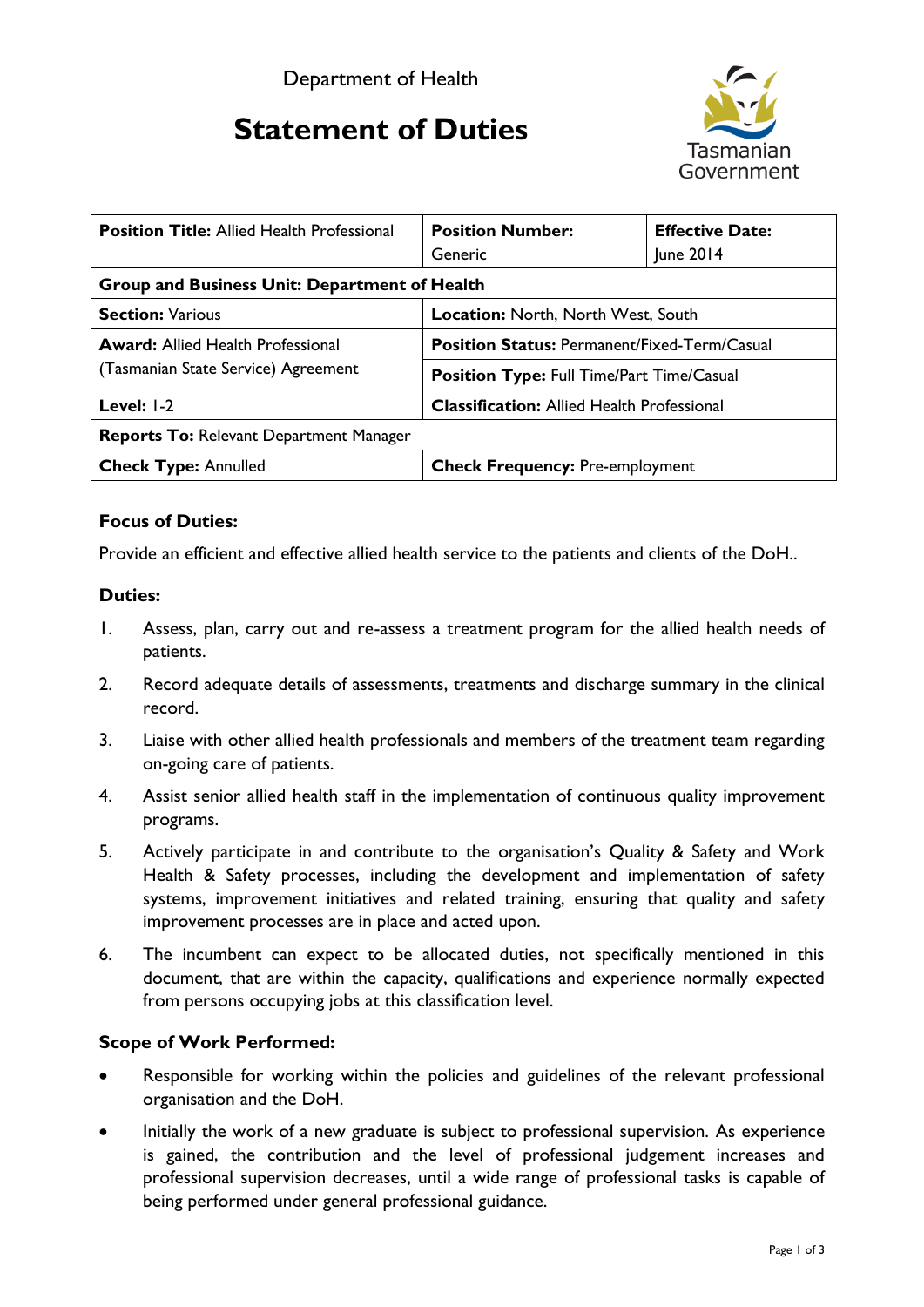• Comply at all times with the DoH's policy and protocol requirements, in particular those relating to hand hygiene, fire awareness and manual handling, and undertake annual education in relation to the requirements.

## **Essential Requirements:**

*Registration/licences that are essential requirements of this role must remain current and valid at all times whilst employed in this role and the status of these may be checked at any time during employment. It is the employee's responsibility to ensure that registration/licences remain current and to advise the Employer if their circumstances change. This includes notifying the Employer of any new criminal convictions and/or if a registration/licence is revoked, cancelled or has its conditions altered.*

- Satisfactory completion of a relevant and approved allied health course of study at a recognised tertiary institution.
- Registered with the relevant National Board for professions regulated under the Health Practitioner Regulation National Law or in the case of self-regulated professions, eligible for membership with the relevant professional association.
- The Head of the State Service has determined that the person nominated for this job is to satisfy a pre-employment check before taking up the appointment, on promotion or transfer. The following checks are to be conducted:
	- 1. Conviction checks in the following areas:
		- a) crimes of violence
		- b) sex related offences
		- c) serious drug offences
		- d) crimes involving dishonesty
	- 2. Identification check
	- 3. Disciplinary action in previous employment check.

## **Desirable Requirement**

• Current Driver's License

# **Selection Criteria:**

- 1. Sound theoretical professional knowledge gained through an appropriate course of study at a recognised tertiary institution.
- 2. Well developed communication skills, including the capacity to work as part of a multidisciplinary team.
- 3. Initiative and adaptability, including ability in time management and work prioritising and monitoring.
- 4. Understanding of, and commitment to, continuous quality improvement programs, customer service and quality in the workplace.
- 5. An understanding of appropriate Work Health and Safety legislation and codes of practice.

## **Working Environment:**

Some intrastate or interstate travel may be required.